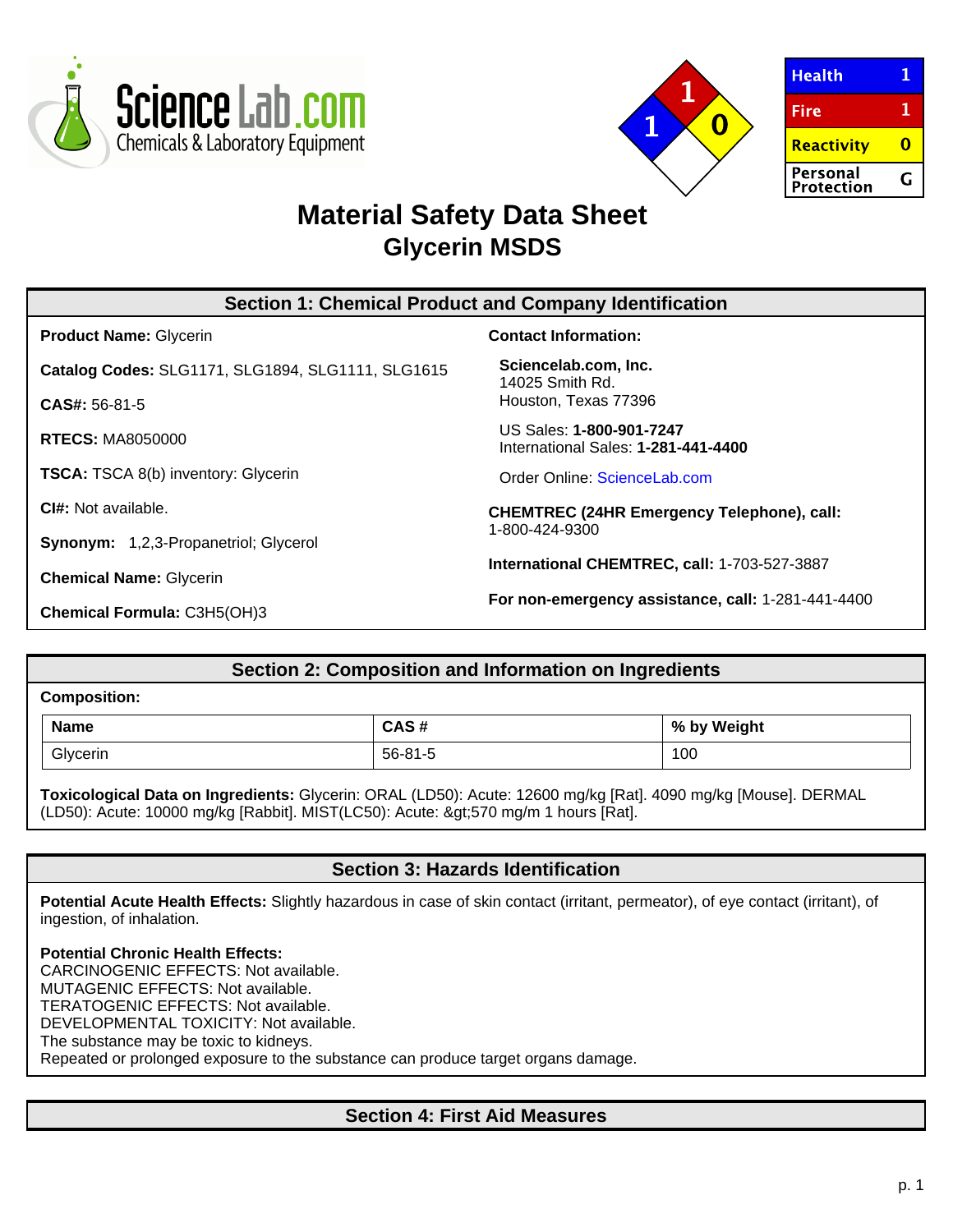### **Eye Contact:**

Check for and remove any contact lenses. In case of contact, immediately flush eyes with plenty of water for at least 15 minutes. Cold water may be used. Get medical attention if irritation occurs.

#### **Skin Contact:**

Wash with soap and water. Cover the irritated skin with an emollient. Get medical attention if irritation develops. Cold water may be used.

#### **Serious Skin Contact:** Not available.

#### **Inhalation:**

If inhaled, remove to fresh air. If not breathing, give artificial respiration. If breathing is difficult, give oxygen. Get medical attention immediately.

**Serious Inhalation:** Not available.

#### **Ingestion:**

Do NOT induce vomiting unless directed to do so by medical personnel. Never give anything by mouth to an unconscious person. Loosen tight clothing such as a collar, tie, belt or waistband. Get medical attention if symptoms appear.

### **Serious Ingestion:** Not available.

# **Section 5: Fire and Explosion Data**

**Flammability of the Product:** May be combustible at high temperature.

#### **Auto-Ignition Temperature:**

370°C (698°F)(NFPA Fire Protection Guide to Hazardous Materials, 13th ed., 2002; NIOSH ICSC, 2001; CHRIS, 2001)

392 C (739 F) (Lewis, 1997)

### **Flash Points:**

CLOSED CUP: 160°C (320°F). (Chemical Hazard Response Information System, 2001; Lewis, 1997). OPEN CUP: 177°C (350.6°F) (Budavari, 2000; Chemical Response Information System, 2001; NIOSH ICSC, 2001) OPEN CUP: 199 C(390 F) (National Fire Protection Association, Fire Protection Guide to Hazardous Materials, 13 ed., 2002)

**Flammable Limits:** LOWER: 0.9%

**Products of Combustion:** These products are carbon oxides (CO, CO2), irritating and toxic fumes.

**Fire Hazards in Presence of Various Substances:**

Slightly flammable to flammable in presence of open flames and sparks, of heat, of oxidizing materials. Non-flammable in presence of shocks.

#### **Explosion Hazards in Presence of Various Substances:**

Risks of explosion of the product in presence of mechanical impact: Not available. Risks of explosion of the product in presence of static discharge: Not available. Explosive in presence of oxidizing materials.

### **Fire Fighting Media and Instructions:**

SMALL FIRE: Use DRY chemical powder. LARGE FIRE: Use water spray, fog or foam. Do not use water jet.

**Special Remarks on Fire Hazards:** Not available.

#### **Special Remarks on Explosion Hazards:**

Glycerin is incompatible with strong oxidizers such as chromium trioxide, potassium chlorate, or potassium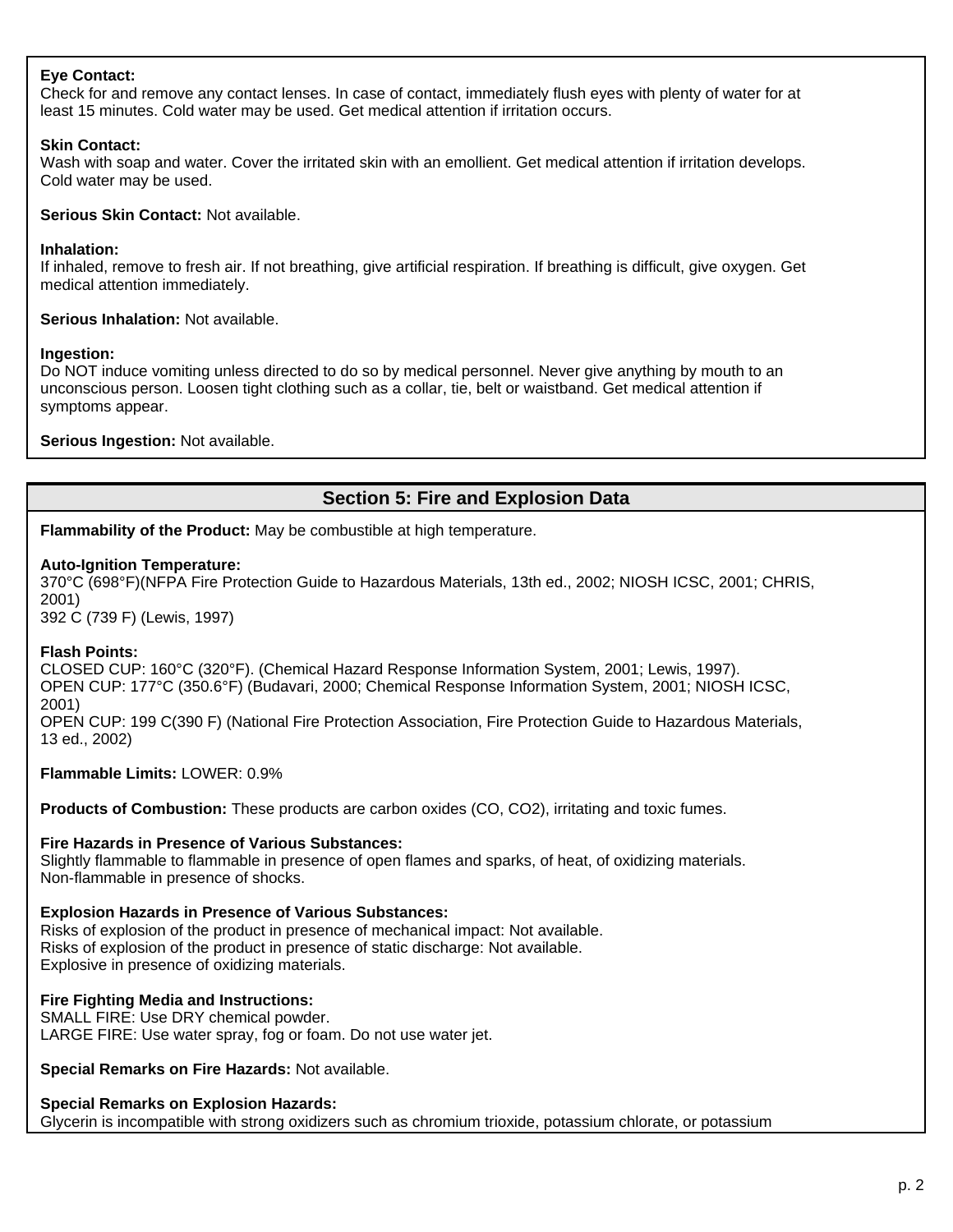permanganate and may explode on contact with these compounds. Explosive glyceryl nitrate is formed from a mixture of glycerin and nitric and sulfuric acids. Perchloric acid , lead oxide + glycerin form perchloric esters which may be explosive. Glycerin and chlorine may explode if heated and confined.

# **Section 6: Accidental Release Measures**

### **Small Spill:**

Dilute with water and mop up, or absorb with an inert dry material and place in an appropriate waste disposal container. Finish cleaning by spreading water on the contaminated surface and dispose of according to local and regional authority requirements.

### **Large Spill:**

Stop leak if without risk. If the product is in its solid form: Use a shovel to put the material into a convenient waste disposal container. If the product is in its liquid form: Do not get water inside container. Absorb with an inert material and put the spilled material in an appropriate waste disposal. Do not touch spilled material. Use water spray to reduce vapors. Prevent entry into sewers, basements or confined areas; dike if needed. Eliminate all ignition sources. Call for assistance on disposal. Finish cleaning by spreading water on the contaminated surface and allow to evacuate through the sanitary system. Be careful that the product is not present at a concentration level above TLV. Check TLV on the MSDS and with local authorities.

# **Section 7: Handling and Storage**

#### **Precautions:**

Keep away from heat. Keep away from sources of ignition. Ground all equipment containing material. Do not ingest. Do not breathe gas/fumes/ vapor/spray. Wear suitable protective clothing. If ingested, seek medical advice immediately and show the container or the label. Keep away from incompatibles such as oxidizing agents.

**Storage:** Keep container tightly closed. Keep container in a cool, well-ventilated area. Hygroscopic

# **Section 8: Exposure Controls/Personal Protection**

### **Engineering Controls:**

Provide exhaust ventilation or other engineering controls to keep the airborne concentrations of vapors below their respective threshold limit value. Ensure that eyewash stations and safety showers are proximal to the work-station location.

### **Personal Protection:**

Safety glasses. Lab coat. Vapor respirator. Be sure to use an approved/certified respirator or equivalent. Gloves.

### **Personal Protection in Case of a Large Spill:**

Splash goggles. Full suit. Vapor respirator. Boots. Gloves. A self contained breathing apparatus should be used to avoid inhalation of the product. Suggested protective clothing might not be sufficient; consult a specialist BEFORE handling this product.

### **Exposure Limits:**

TWA: 10 (mg/m3) from ACGIH (TLV) [United States] [1999] Inhalation Total. TWA: 15 (mg/m3) from OSHA (PEL) [United States] Inhalation Total. TWA: 10 STEL: 20 (mg/m3) [Canada] TWA: 5 (mg/m3) from OSHA (PEL) [United States] Inhalation Respirable.Consult local authorities for acceptable exposure limits.

# **Section 9: Physical and Chemical Properties**

**Physical state and appearance:** Liquid. (Viscous (Syrupy) liquid.)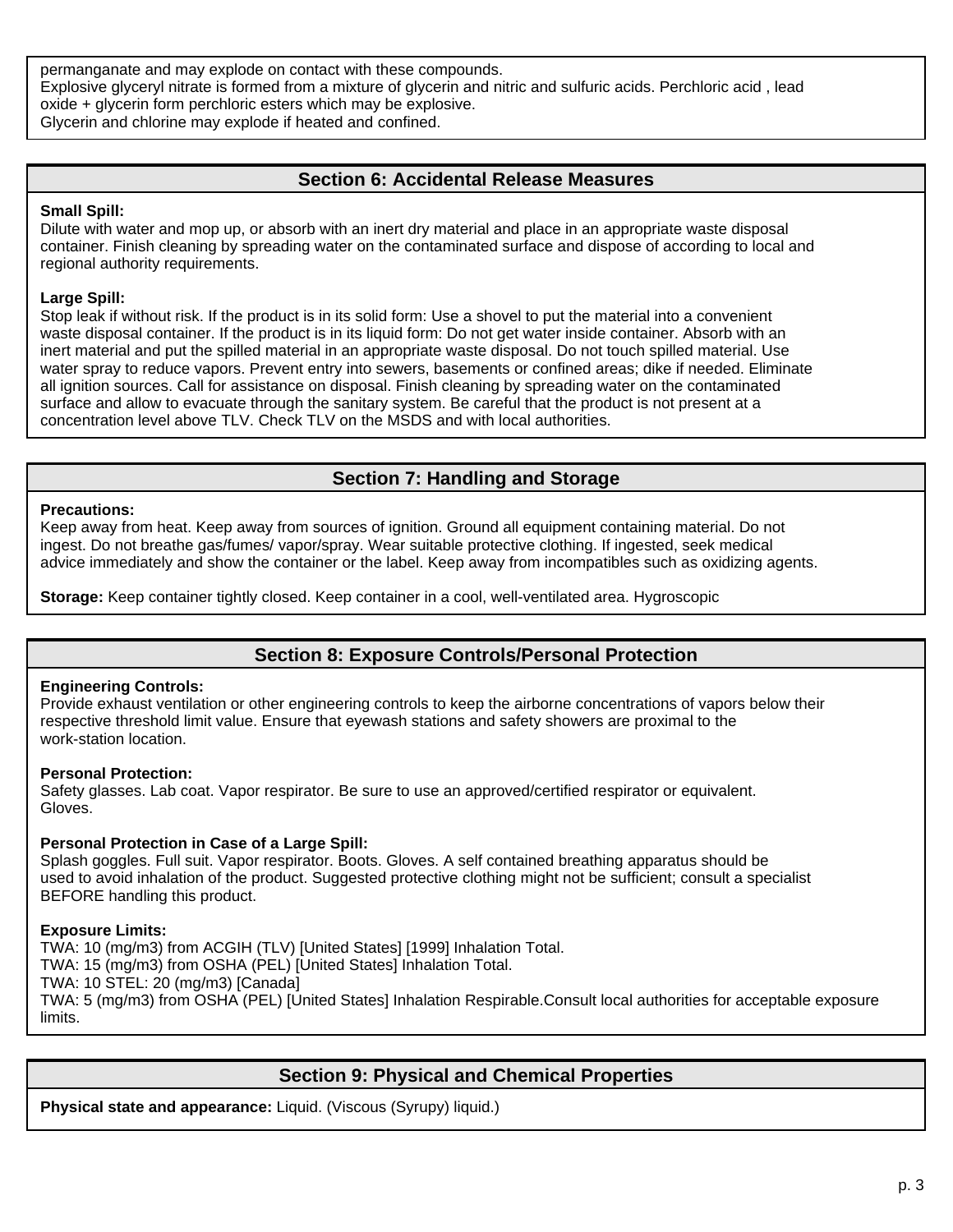**Odor:** Mild

**Taste:** Sweet.

**Molecular Weight:** 92.09 g/mole

**Color:** Clear Colorless.

**pH (1% soln/water):** Not available.

**Boiling Point:** 290°C (554°F)

**Melting Point:** 19°C (66.2°F)

**Critical Temperature:** Not available.

**Specific Gravity: 1.2636 (Water = 1)** 

**Vapor Pressure:** 0 kPa (@ 20°C)

**Vapor Density:** 3.17 (Air = 1)

**Volatility:** Not available.

**Odor Threshold:** Not available.

**Water/Oil Dist. Coeff.:** The product is more soluble in water; log(oil/water) = -1.8

**Ionicity (in Water):** Not available.

**Dispersion Properties:** See solubility in water, acetone.

#### **Solubility:**

Miscible in cold water, hot water and alcohol. Partially soluble in acetone. Very slightly soluble in diethyl ether (ethyl ether). Limited solubility in ethyl acetate. Insoluble in carbon tetrachloride, benzene, chloroform, petroleum ethers, and oils

# **Section 10: Stability and Reactivity Data**

**Stability:** The product is stable.

**Instability Temperature:** Not available.

**Conditions of Instability:** Avoid contact with incompatible materials, excess heat and ignition, sources, moisture.

**Incompatibility with various substances:** Highly reactive with oxidizing agents.

**Corrosivity:** Non-corrosive in presence of glass.

### **Special Remarks on Reactivity:**

Hygroscopic.

Glycerin is incompatible with strong oxidizers such as chromium trioxide, potassium chlorate, or potassium permanganate.

Glycerin may react violently with acetic anhydride, aniline and nitrobenzene, chromic oxide, lead oxide and fluorine, phosphorous triiodide, ethylene oxide and heat, silver perchlorate, sodium peroxide, sodium hydride.

**Special Remarks on Corrosivity:** Not available.

**Polymerization:** Will not occur.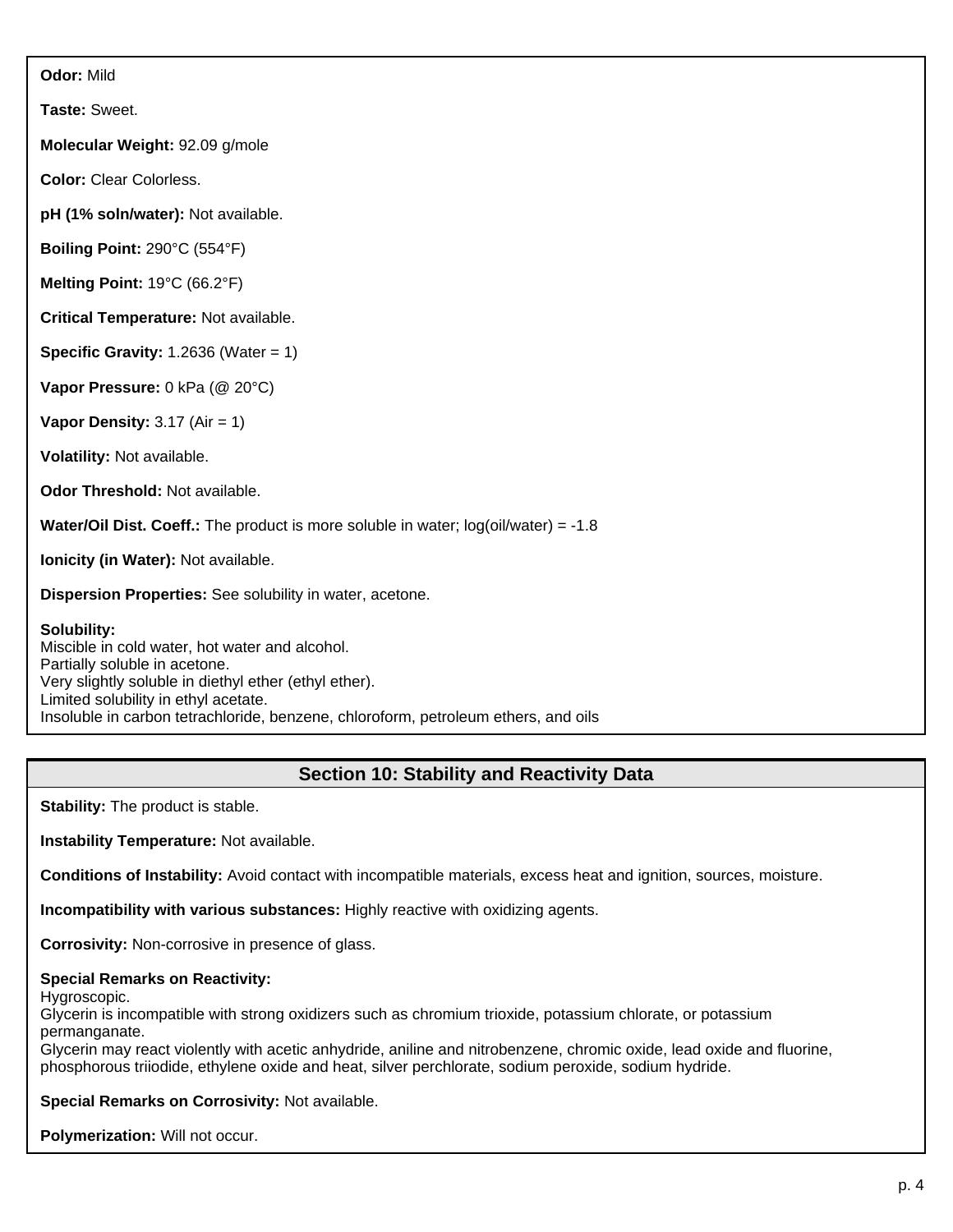# **Section 11: Toxicological Information**

**Routes of Entry:** Absorbed through skin. Eye contact.

### **Toxicity to Animals:**

WARNING: THE LC50 VALUES HEREUNDER ARE ESTIMATED ON THE BASIS OF A 4-HOUR EXPOSURE. Acute oral toxicity (LD50): 4090 mg/kg [Mouse]. Acute dermal toxicity (LD50): 10000 mg/kg [Rabbit]. Acute toxicity of the mist (LC50): >570 mg/m3 1 hours [Rat].

**Chronic Effects on Humans:** May cause damage to the following organs: kidneys.

**Other Toxic Effects on Humans:** Slightly hazardous in case of skin contact (irritant), of ingestion, of inhalation.

### **Special Remarks on Toxicity to Animals:**

TDL (rat) - Route: Oral; Dose: 100 mg/kg 1 day prior to mating. TDL (human) - Route: Oral; Dose: 1428 mg/kg

### **Special Remarks on Chronic Effects on Humans:**

Glycerin is transferred across the plancenta in small amounts. May cause adverse reproductive effects based on animal data (Paternal Effects (Rat): Spermatogenesis (including genetic material, sperm morphology, motility, and count), Testes, epididymis, sperm duct). May affect genetic material.

### **Special Remarks on other Toxic Effects on Humans:**

Acute Potential Health Effects:

Low hazard for normal industrial handling or normal workplace conditions.

Skin: May cause skin irritation. May be absorbed through skin

Eyes: May cause eye irritation with stinging, redness, burning sensation, and tearing, but no eye injury. Ingestion: Low hazard. Low toxicity except with very large doses. When large doses are ingested, it can cause gastrointestinal tract irritation with thirst (dehydration), nausea or vomiting diarrhea. It may also affect behavior/central nervous system/nervous system (central nervous system depression, general anesthetic, headache, dizziness, confusion, insomnia, toxic psychosis, muscle weakness, paralysisconvulsions), urinary system/kidneys(renal failure, hemoglobinuria), cardiovascular system (cardiac arrhythmias), liver. It may also cause elevated blood sugar. Inhalation: Due to low vapor pressure, inhalation of the vapors at room temperature is unlikely. Inhalation of mist may cause respiratory tract irritation.

Chronic Potential Health Effects:

Ingestion: Prolonged or repeated ingestion may affect the blood(hemolysis, changes in white blood cell count), endocrine system (changes in adrenal weight), respiratory system, and may cause kidney injury.

# **Section 12: Ecological Information**

**Ecotoxicity:** Ecotoxicity in water (LC50): 58.5 ppm 96 hours [Trout].

**BOD5 and COD:** Not available.

### **Products of Biodegradation:**

Possibly hazardous short term degradation products are not likely. However, long term degradation products may arise.

**Toxicity of the Products of Biodegradation:** The products of degradation are less toxic than the product itself.

**Special Remarks on the Products of Biodegradation:** Not available.

# **Section 13: Disposal Considerations**

#### **Waste Disposal:**

Waste must be disposed of in accordance with federal, state and local environmental control regulations.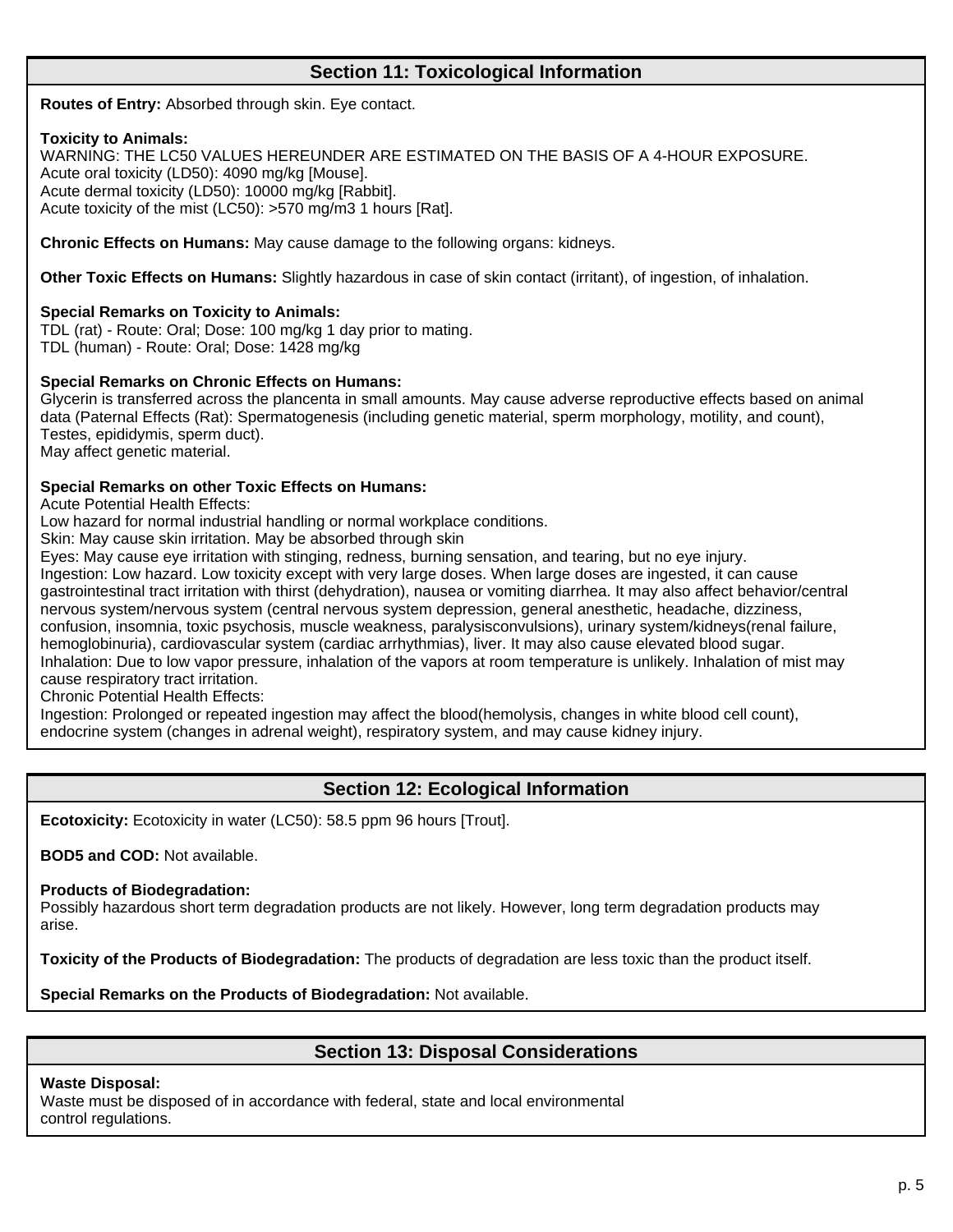### **Section 14: Transport Information**

**DOT Classification:** Not a DOT controlled material (United States).

**Identification:** Not applicable.

**Special Provisions for Transport:** Not applicable.

### **Section 15: Other Regulatory Information**

#### **Federal and State Regulations:**

Illinois toxic substances disclosure to employee act: Glycerin Rhode Island RTK hazardous substances: Glycerin Pennsylvania RTK: Glycerin Minnesota: Glycerin Massachusetts RTK: Glycerin Tennessee - Hazardous Right to Know: Glycerin TSCA 8(b) inventory: Glycerin

#### **Other Regulations:**

OSHA: Hazardous by definition of Hazard Communication Standard (29 CFR 1910.1200). EINECS: This product is on the European Inventory of Existing Commercial Chemical Substances.

#### **Other Classifications:**

**WHMIS (Canada):** Not controlled under WHMIS (Canada).

**DSCL (EEC):** Not available S24/25- Avoid contact with skin and eyes.

**HMIS (U.S.A.):**

**Health Hazard:** 1

**Fire Hazard:** 1

**Reactivity:** 0

**Personal Protection:** g

### **National Fire Protection Association (U.S.A.):**

**Health:** 1

**Flammability:** 1

**Reactivity:** 0

**Specific hazard:**

#### **Protective Equipment:**

Gloves. Lab coat. Vapor respirator. Be sure to use an approved/certified respirator or equivalent. Wear appropriate respirator when ventilation is inadequate. Safety glasses.